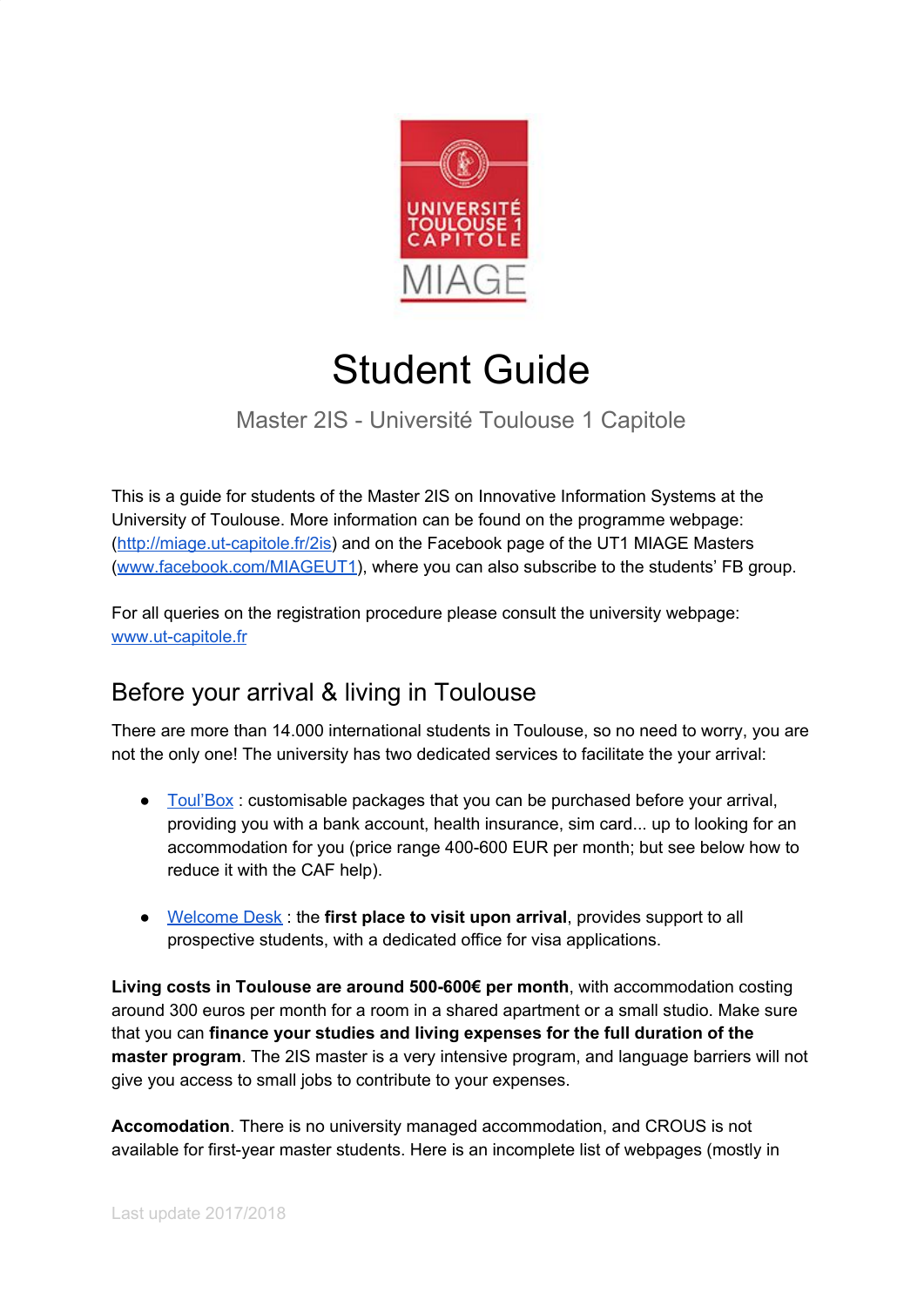French) that you can consult to find a room on the market: [www.appartager.com,](https://www.appartager.com/) [www.seloger.com,](http://www.seloger.com/) [www.leboncoin.fr](http://www.leboncoin.fr/), [www.student.com/fr/toulouse](https://www.student.com/fr/toulouse)

Have also a look at the student guide of the university, which is available in English: [www.univ-toulouse.fr/vie-etudiante/vie-pratique/guide-de-etudiant](http://www.univ-toulouse.fr/vie-etudiante/vie-pratique/guide-de-etudiant)

**CAF**. When looking for accommodation, consider that CAF contributes to up to half of your rent (for example, you will end up paying 200 euros a month for 400 euros apartment, once you completed all the CAF documents). Visit [https://www.caf.fr/,](https://www.caf.fr/) the Welcome Desk of the university can help you filling it in.

**Garant**. When renting rooms or apartment in France you need a "garant", a person who lives in France and will pay your rent in case you become unsolvable (laws are very protective for tenants). As a student you can ask the state to be your "garant", more information on: <https://www.visale.fr/#!/visale-locataire>, the Welcome Desk can help you complete the procedure.

**Public Transportation**. Being a student in France allows you to access many reductions on trains, museums, cinemas, and public transportation. For example, you can get the yearly subscription to all public transport of Toulouse at only 10 euros per month! ([www.tisseo.fr/en](http://www.tisseo.fr/en))

**Visa**. Start the procedure as early as possible. For those of you who applied through Campus France, the electronic acceptance letter on the platform is sufficient to ask for a visa. For those of you using paper application an acceptance letter will be sent to you by mail, you will receive it in 3-4 weeks from the acceptance email notification.

**Scholarships**. The university does not provide any scholarship or help with accommodation. If you have been accepted to 2IS and you do not have an Eiffel or a Campus France scholarship you will have to sustain all your expenses by yourself. For more information on scholarships: <https://www.campusfrance.org/en/bursaries-foreign-students>

#### Arrival

We suggest you to arrive as of 1st of September (or last week of August), especially if you need to look for an accommodation.

## **Registration**

Once in Toulouse, you need to formally register as a student. If you are an international student, this is done at the Service de Relations Internationales, situated in the Arsenal Campus, Building J, first floor. More informations on [http://www.ut-capitole.fr](http://www.ut-capitole.fr/)

An important clarification concerning the French translation of your documents. **A sworn French translation** is required for **your latest diploma only** (the equivalent of a Bachelor in IT or superior), all other documents can be presented in English.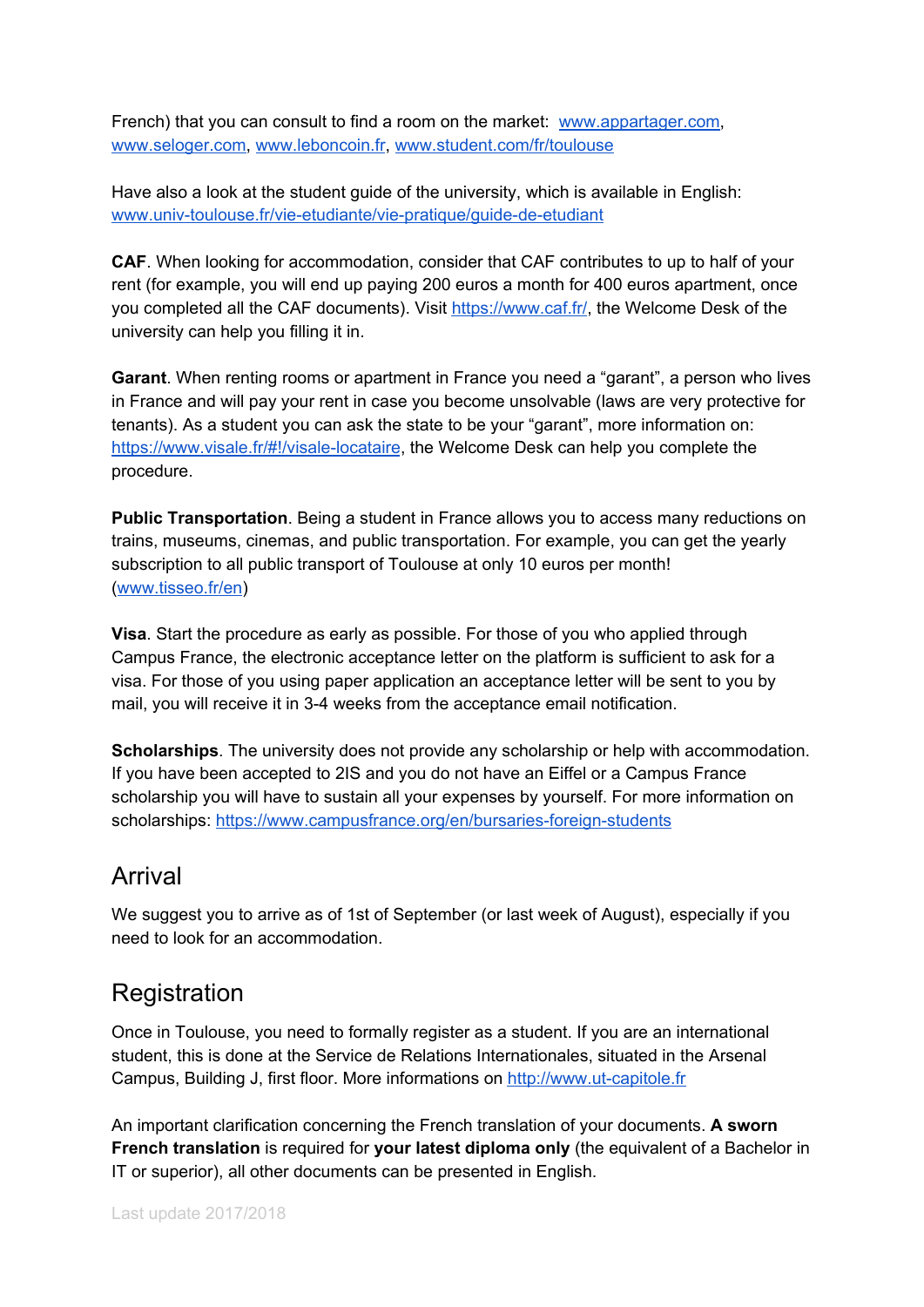Once registered you receive your **student account and card**, which you can use to access the UT1 network. You can also access the Eduroam wifi network, which once set allows you to log in in almost any university around the world (here are detailed [instructions](http://intranet.ut-capitole.fr/outils-numeriques/systemes-et-reseaux/me-connecter/tutoriel-wifi-eduroam-639656.kjsp?RH=1318850242836) for the Wifi).

#### Courses and exams

Once you have received an email account, you will be able to access the university working environment [http://monespace.ut-capitole.fr/,](http://monespace.ut-capitole.fr/) in particular:

- The course schedule
- Your email @ut-capitole.fr (this is the email where we will send all communication)
- The course material (also accessible via [http://cours.ut-capitole.fr/\)](http://cours.ut-capitole.fr/)

Courses typically last for 1h30 or 3h. The rooms indicated contains an acronym for the campus location (ME=Manufacture Building E, AR = Arsenal, AF = Anciennes Facultes). A map of the university is available at this page:

[http://www.ut-capitole.fr/vie-du-campus/informations-pratiques/plans-d-acces/plan-d-acces-a](http://www.ut-capitole.fr/vie-du-campus/informations-pratiques/plans-d-acces/plan-d-acces-a-l-universite-486511.kjsp?RH=1319206698405) [-l-universite-486511.kjsp?RH=1319206698405](http://www.ut-capitole.fr/vie-du-campus/informations-pratiques/plans-d-acces/plan-d-acces-a-l-universite-486511.kjsp?RH=1319206698405)

There are typically 11 weeks of courses, with one week dedicated to group project in the middle of the first semester, one week for all written exams of the first semester at the end of December, one or two weeks for written exams of the second semester in May, and four weeks in June for the end-of-year project.

The academic calendar can be consulted at the following page: <http://www.ut-capitole.fr/formations/gerer-sa-scolarite/calendrier-universitaire--405558.kjsp>

For each course you will get two grades:

- 60% of the grade is a final written examination lasting 3 hours.
- 40% of the grade is obtained during the semester with group projects, exams or homeworks (depending on the course teacher)

Some rules may apply: teachers may require your presence in class, in which case you are not entitled to more than 3 non-justified absences.

The language of all computers is French by default. Simply change the language of Windows in "Panel de control" -> "Langues", and most programs will switch automatically. Keyboards are set to AZERTY, but you can change the settings from the control panel if you wish.

You can **download Office 2016** (including MS Access) on your personal computer **for free** by registering on the platform <http://msdnaa.ut-capitole.fr/> (Dreamspark licence).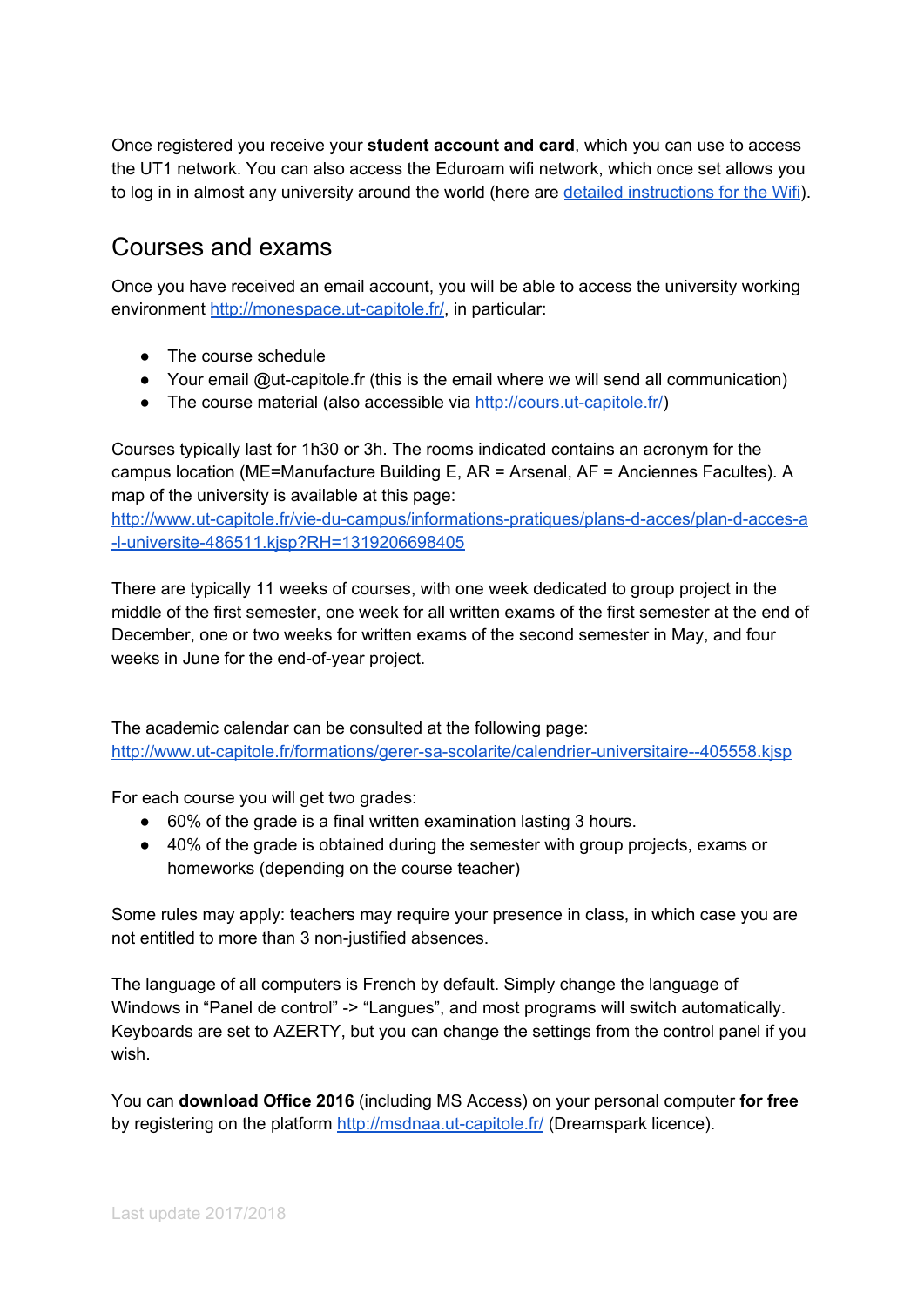## Did I pass my semester?

At the end of the each semester, you will have received 3 grades for the four regular courses (the two IT courses are "packed" in one teaching unit), one grade for the English/French course, and three grades for the three "professionalisation" courses. You will pass your semester if the following applies:

- You have an average of at least 10/20 on all courses except for professionalisation.
- You have at least 8/20 on all courses except professionalisation.
- You have at most two courses below 10/20 except professionalisation.
- You have an average of at least 10/20 in the professionalisation courses.

If (and only if) you did not pass your semester there is a second session of exams typically organised in June. You are admitted to the second session if you have an average of at least 8/20 on all courses other than professionalisation. During the second session you will be able to pass all exams for which you had an overall grade lower than 10/20.

# Honours ("mentions")

To summarise the grades obtained in a semester and at the end of the year, you will be attributed an honour ("mention") as follows:

- Passable: average overall grade between 10 and 11.999
- Assez bien: average overall grade between 12 and 13.999
- Bien: average overall grade between 14 and 15.999
- Très bien: average overall grade of at least 16

An important observation: grades in the French systems are given in 20 points. 10/20 is a passing grade, 15/20 is an excellent grade, 18/20 is an exceptional grade. This means that with respect to your country of origin grades may seem lower than you expected, but you will rather be judged based on your ranking with respect to other students.

## **Contacts**

Student office - Jennifer Fostitschenko [jennifer.fostitschenko@ut-capitole.fr](mailto:jennifer.fostitschenko@ut-capitole.fr)

International relation office [portail.etranger@ut-capitole.fr](mailto:portail.etranger@ut-capitole.fr)